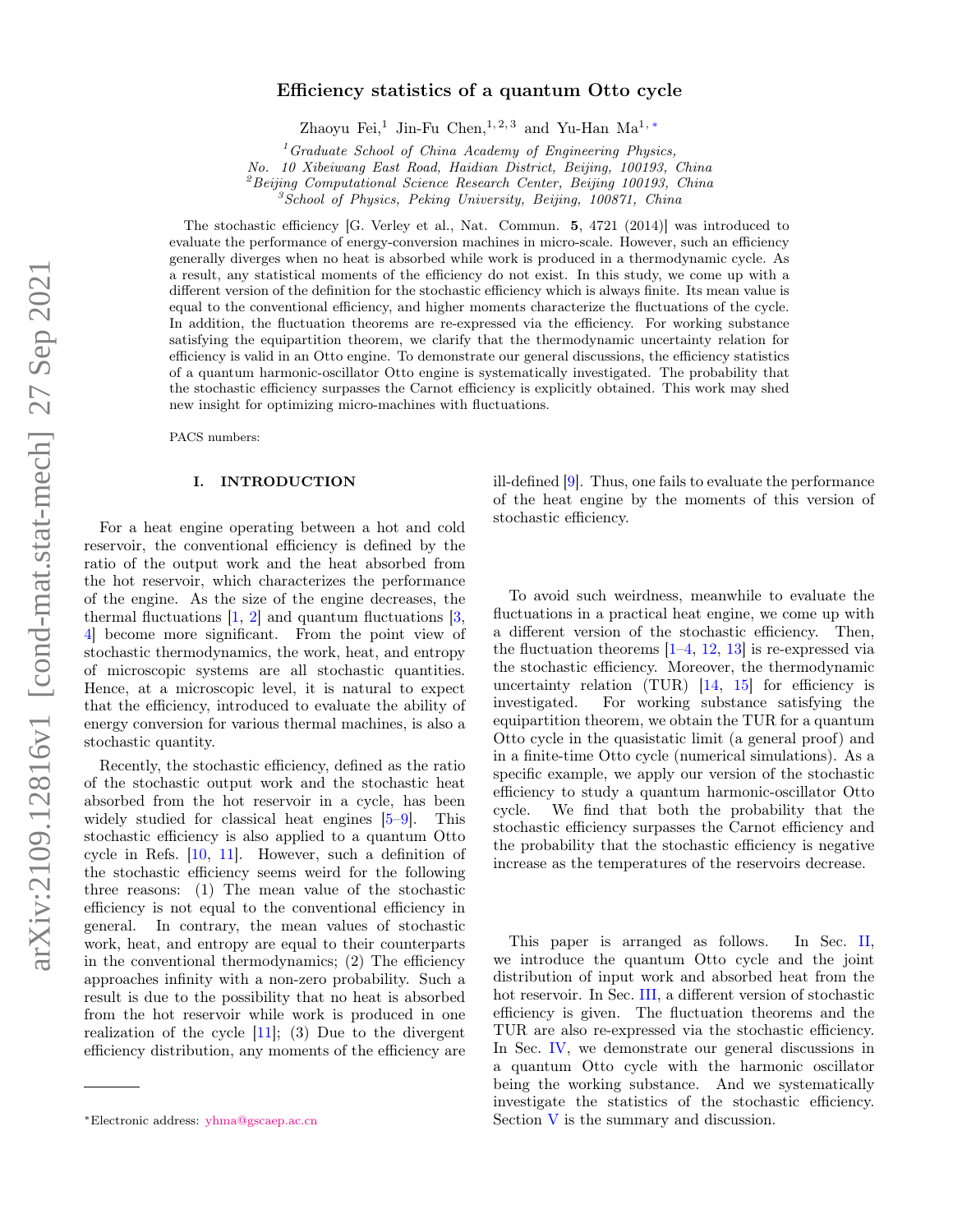## <span id="page-1-0"></span>II. THE JOINT DISTRIBUTION OF WORK AND HEAT IN A QUANTUM OTTO CYCLE

As illustrated in Fig. [1,](#page-1-2) we consider a quantum Otto cycle which involves four strokes: two adiabatic processes and two isochoric processes [\[16,](#page-9-12) [17\]](#page-9-13). In the adiabatic compression (expansion) process, the Hamiltonian of the working substance is changed from  $H(\lambda_0)$  to  $H(\lambda_1)$  (from  $H(\lambda_1)$  to  $H(\lambda_0)$  during time  $\tau_c$  ( $\tau_h$ ) through a timedependent parameter  $\lambda$ . In the two isochoric processes, during time  $t_h$  ( $t_c$ ), the working substance contacts a hot (cold) reservoir at the inverse temperature  $\beta_h$  ( $\beta_c$ ) with fixed  $\lambda$ . For simplicity, we assume that a complete thermalization is achieved in the two isochoric processes. Namely, the working substance is thermal equilibrium with the corresponding reservoir at the end of each isochoric process.

The stochastic work and heat in a quantum Otto cycle are defined under the two-point measurement scheme [\[10\]](#page-9-6). At time  $t = 0, \tau_c, \tau_c + t_h, \tau_c + t_h + \tau_h$  $(t = 0)$  is the initial time of the adiabatic compression process), we apply the projective measurements of energy on the working substance according to the corresponding instantaneous Hamiltonian. Then, the stochastic work  $w_c$  ( $w_e$ ) in the adiabatic compression (expansion) process, and the stochastic absorbed heat q in the hot isochoric process are defined as

$$
w_c = E_m^1 - E_n^0
$$
  
\n
$$
q = E_k^1 - E_m^1
$$
  
\n
$$
w_e = E_l^0 - E_k^1,
$$
\n(1)

where  $E_n^0, E_m^1, E_k^1, E_l^0$  are the measured energy of the four projective measurements corresponding to the times  $t =$  $0, \tau_c, \tau_c + t_h, \tau_c + t_h + \tau_h$  respectively  $(n, m, k, l$  denote the corresponding quantum numbers). Thus, the joint probability distribution  $P(w, q)$  of the total stochastic input work  $w = w_c + w_e$ , and the stochastic absorbed heat from the hot reservoir  $q$  is given by

$$
P(w,q) = \sum_{n,m,k,l} \delta(w - E_m^1 + E_n^0 - E_l^0 + E_k^1) \delta(q - E_k^1 + E_r^1)
$$
  
 
$$
\times |{}_1 \langle m | U_c | n \rangle_0 |^2 |{}_0 \langle l | U_h | k \rangle_1 |^2 \frac{e^{-\beta_c E_n^0 - \beta_h E_k^1}}{Z^0(\beta_c) Z^1(\beta_h)}, \tag{2}
$$

where  $U_c, U_h$  are the unitary evolution operators corresponding to the compression and expansion processes,  $|j\rangle_{0(1)}$  is the eigenstate of the Hamiltonian  $H(\lambda_0)$   $(H(\lambda_1))$  and  $Z^0(\beta_c) = \text{Tr}[e^{-\beta_c H(\lambda_0)}], Z^1(\beta_h) =$  $Tr[e^{-\beta_h H(\lambda_1)}]$  are the partition functions corresponding to the equilibrium states at  $t = 0$  and  $t = \tau_c + t_h$ respectively.



<span id="page-1-2"></span>FIG. 1: The schematic of a finite-time quantum Otto cycle.

### <span id="page-1-1"></span>III. STOCHASTIC EFFICIENCY

#### A. Definition

We define the stochastic efficiency of a (classical) quantum heat engine as

<span id="page-1-3"></span>
$$
\eta = -\frac{w}{\langle q \rangle},\tag{3}
$$

where  $\langle \cdot \rangle$  denotes the mean value over numerous measurements, i.e.,

<span id="page-1-4"></span>
$$
\langle q \rangle = \int dw dq P(w, q) q. \tag{4}
$$

For heat engines, the denominator is always non-zero  $(\langle q \rangle > 0)$ , so the stochastic efficiency  $\eta$  in Eq. [\(3\)](#page-1-3) is finite. Moreover, it follows from Eq. [\(4\)](#page-1-4) that  $\langle \eta \rangle = - \langle w \rangle / \langle q \rangle$ , which is just the conventional efficiency.

From the joint distribution  $P(w, q)$ , the distribution of the stochastic efficiency  $P(\eta)$  is obtained by

$$
P(\eta) = \int dw dq P(w, q) \delta(\eta + w/\langle q \rangle). \tag{5}
$$

 $\binom{1}{m}$  by the output work, which characterizes the reliability of The fluctuation of the stochastic efficiency is determined the heat engine.

For practical calculation of the joint distribution of work and heat, we show the characteristic function of  $P(w, q)$  in the following

<span id="page-1-5"></span>
$$
\chi(u,v) \equiv \langle e^{iuw + ivq} \rangle = \chi_c(u,v)\chi_h(u,v), \qquad (6)
$$

where

$$
\chi_c(u,v) = \frac{\text{Tr}[U_c^{\dagger}e^{(iu - iv)H(\lambda_1)}U_c e^{(-iu - \beta_c)H(\lambda_0)}]}{Z^0(\beta_c)},\quad(7)
$$

$$
\chi_h(u,v) = \frac{\text{Tr}[U_e^{\dagger} e^{iuH(\lambda_0)} U_e e^{(-iu + iv - \beta_h)H(\lambda_1)}]}{Z^1(\beta_h)}.
$$
 (8)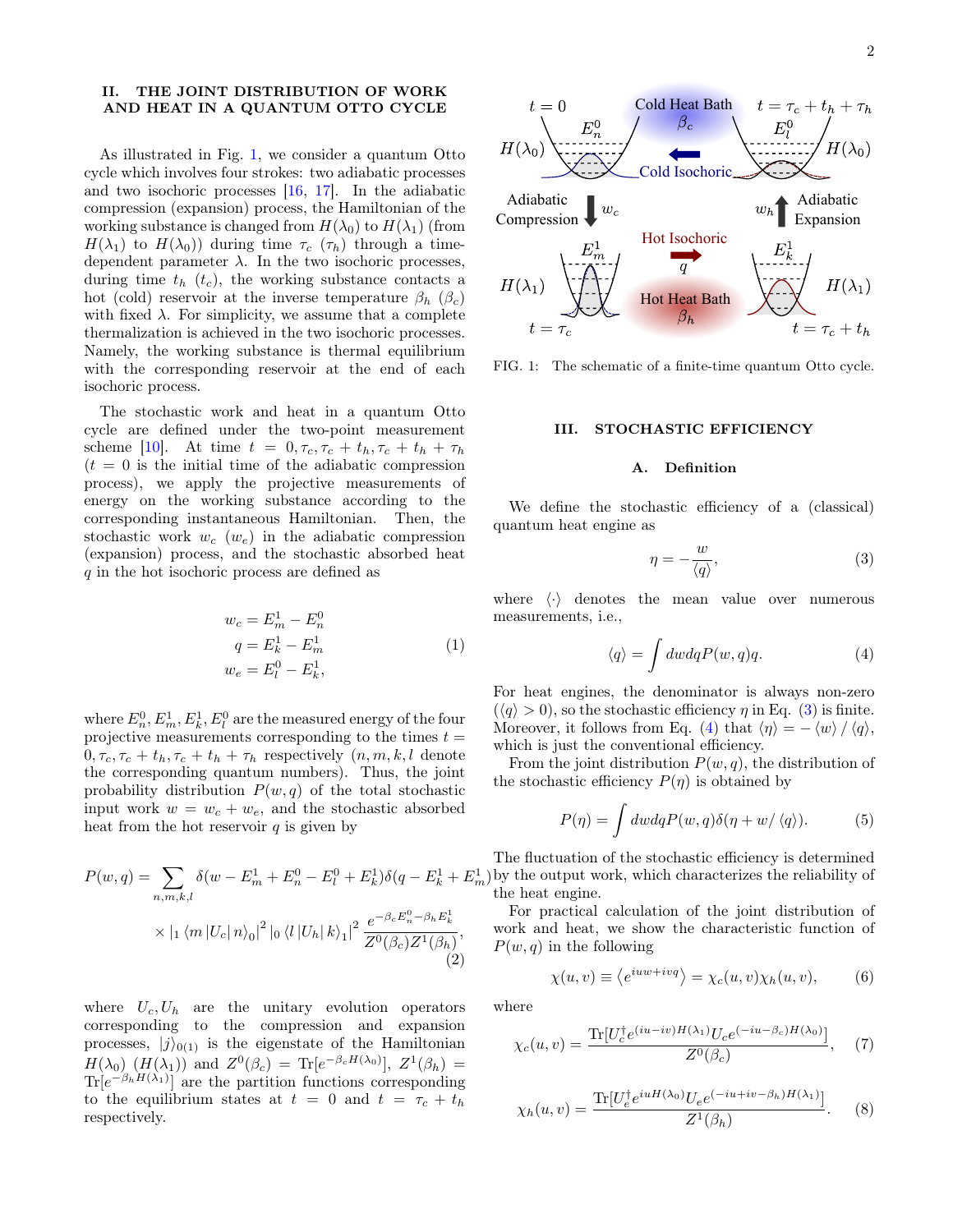The cumulant moments of work and heat are obtained from  $\chi(u, v)$ , such as the average input work

<span id="page-2-3"></span>
$$
\langle w \rangle = -i \frac{\partial \ln \chi(u, v)}{\partial u} \bigg|_{u=v=0}, \tag{9}
$$

the average heat absorbed form the hot reservoir

<span id="page-2-6"></span>
$$
\langle q \rangle = -i \frac{\partial \ln \chi(u, v)}{\partial v} \bigg|_{u=v=0}, \quad (10)
$$

and the variance of input work

<span id="page-2-4"></span>
$$
\Delta w^2 = -\frac{\partial^2 \ln \chi(u, v)}{\partial u^2}\bigg|_{u=v=0},\tag{11}
$$

where  $\Delta(\cdot) = \sqrt{\langle \cdot^2 \rangle - {\langle \cdot \rangle}^2}$  denotes the standard deviation.

#### B. Fluctuation theorems

Fluctuation theorems indicate the equality relation in a general nonequilibrium process. According to Ref. [\[18\]](#page-9-14), the fluctuation theorems are reexpressed via the efficiency for the Hamiltonian of the working substance involving time-reversal symmetry:

$$
\left\langle e^{-\delta s(\eta, q)} \right\rangle = 1,\tag{12}
$$

<span id="page-2-1"></span>
$$
P(-\eta \langle q \rangle, q) = P_R(\eta \langle q \rangle, -q) e^{\delta s(\eta, q)}, \tag{13}
$$

where  $\delta s(\eta, q) = \beta_c(\eta_C q - \eta \langle q \rangle)$  is the total stochastic entropy production expressed in terms of  $\eta$  and  $q$ , and  $\eta_C = 1 - \beta_h/\beta_c$  is the Carnot efficiency. The subscript R denotes the reverse process of the cycle (the clockwise direction in Fig. [1\)](#page-1-2). Then, using the Jensen's inequality  $e^{\langle x \rangle} \leq \langle e^x \rangle$ , we have  $\langle \eta \rangle \leq \eta_C$  for heat engines  $(\langle q \rangle > 0)$ , which is the second law of thermodynamics. It is worth mentioning that this inequality is not sharp. In fact, for quantum systems without energy-level crossing when changing the parameter  $\lambda$ , we obtain a sharper inequality  $\langle \eta \rangle \leq \eta_O$  as a result of the minimum work principle [\[19\]](#page-9-15), where  $\eta_O$  is the Otto efficiency, i.e., the efficiency of an Otto cycle in the quasistatic limit (see Appendix A).

### <span id="page-2-7"></span>C. Thermodynamic uncertainty relation

Since the fluctuation theorems always imply the genralized TUR  $[20]$ , it follows from Eq.  $(13)$  that

<span id="page-2-2"></span>
$$
\frac{\Delta \eta^2}{\left\langle \eta \right\rangle^2} \ge f(\left\langle \delta s \right\rangle),\tag{14}
$$

where  $f(x) = \text{csch}^2[g(x/2)],$  and  $g(x)$  is the inverse function of  $x$ tanh $x$ . Equation  $(14)$  expresses a trade-off between the relative fluctuation of the efficiency and the dissipation quantified through the entropy production in a cycle. When  $\langle \delta s \rangle \to 0$ ,  $f(\langle \delta s \rangle) \approx 2/\langle \delta s \rangle$ , which reproduces the TUR [\[14,](#page-9-10) [15\]](#page-9-11) for the efficiency.

For the spectra of the working substance with scale property, i.e.,  $E_n^1 = E_n^0/\epsilon$  [\[10\]](#page-9-6) ( $\epsilon$  is *n*-independent), the general expression of the joint characteristic function (Eq. [\(6\)](#page-1-5)) is obtained in the quasistatic limit (see Appendix B). From Eqs.  $(9)$ ,  $(11)$ , we obtain

$$
\langle w \rangle = \eta_O T_c \left( \frac{\sigma_c}{1 - \eta_O} - \frac{\sigma_h}{1 - \eta_C} \right),
$$
  

$$
\Delta w^2 = \eta_O^2 k_B T_c^2 \left[ \frac{C_c}{(1 - \eta_O)^2} + \frac{C_h}{(1 - \eta_C)^2} \right],
$$
 (15)

where,  $T_c$  ( $T_h$ ) is the temperature of the cold (hot) reservoir,  $k_B$  is the Boltzmann constant,  $\eta_O = 1 - \epsilon$ ,  $\sigma_c \equiv$  $E_c/T_c$  ( $\sigma_h \equiv E_h/T_h$ ),  $E_c$  ( $E_h$ ) is the internal energy of the working substance corresponding to the equilibrium state at  $t = 0$   $(t = \tau_c + t_h)$ , and  $C_c \equiv \partial E_c / \partial T_c$  $(C_h \equiv \partial E_h / \partial T_h)$  is the heat capacity at constant volume. In addition, the the average heat absorbed from the hot reservoir and the average entropy production of the cycle follow as  $\langle q \rangle = - \langle w \rangle / \eta_O$  and  $\langle \delta s \rangle = \beta_c \langle q \rangle (\eta_C - \eta_O),$ respectively. If the working substance statisfies the equipartition theorem  $E_c \propto k_B T_c$  and  $E_h \propto k_B T_h$  in the high-temperature limit, one has

<span id="page-2-5"></span>
$$
\frac{\Delta \eta^2}{\left\langle \eta \right\rangle^2} = \frac{\Delta w^2}{\left\langle w \right\rangle^2} = \frac{1}{\left\langle \delta s \right\rangle} \left( \frac{1 - \eta_C}{1 - \eta_C} + \frac{1 - \eta_C}{1 - \eta_O} \right) \ge \frac{2}{\left\langle \delta s \right\rangle} \tag{16}
$$

with the equal sign saturated at  $\eta_O = \eta_C$ . The inequality [\(16\)](#page-2-5) is consistent with the TUR in steady states [\[14,](#page-9-10) [15\]](#page-9-11) or in a specific Otto cycle [\[22\]](#page-9-17).

Moreover, due to the third law of thermodynamics,  $\langle \delta s \rangle \rightarrow 0$  in the low-temperature limit. Using the property of the function  $f(x)$  in Eq. [\(14\)](#page-2-2), the TUR for the efficiency is also reproduced in the low-temperature limit. Consequently, we expect that the TUR for efficiency is valid for an arbitrary temperature under these conditions. For a finite-time cycle, we numerically study the TUR in a specific model below.

# <span id="page-2-0"></span>IV. QUANTUM HARMONIC-OSCILLATOR HEAT ENGINE

In this section, we illustrate our general discussions above with a specific example: a quantum harmonicoscillator being the working substance of the Otto cycle. The frequency is changed from  $\omega_0$  to  $\omega_1$  ( $\omega_1 > \omega_0$ ) in the adiabatic compression process. Then, according to Refs. [\[21,](#page-9-18) [23\]](#page-9-19),  $\chi_c(u, v)$  and  $\chi_h(u, v)$  of the joint characteristic function in Eq. [\(6\)](#page-1-5) are explicitly obtained as (see Appendix C for detailed derivation)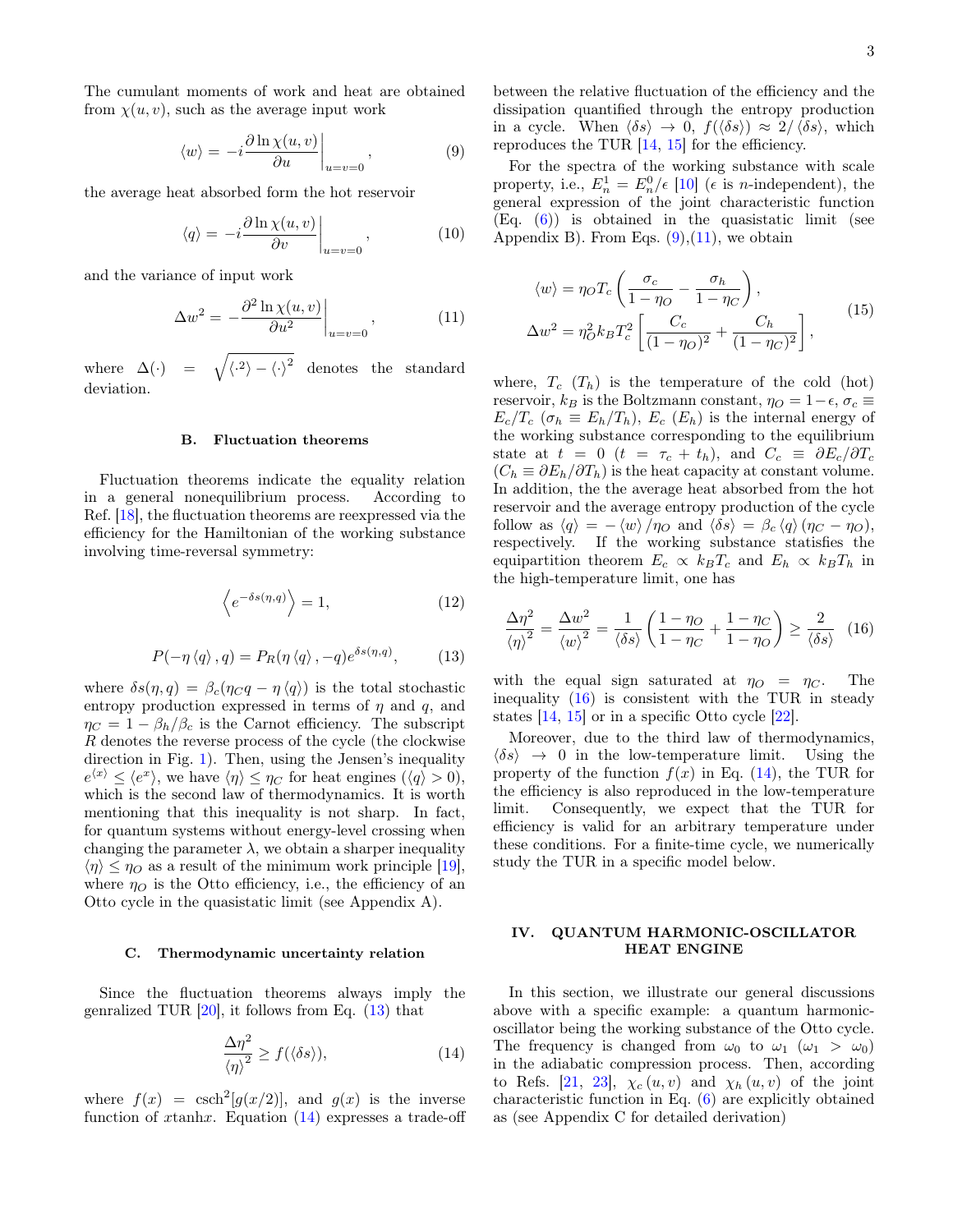<span id="page-3-0"></span>
$$
\chi_c(u,v) = 2\sinh\left(\frac{\beta_c\omega_0}{2}\right) \left\{2\cos\left[(u-v)\,\omega_1\right]\cos\left[(u-i\beta_c)\,\omega_0\right] + 2Q_c\sin\left[(u-v)\,\omega_1\right]\sin\left[(u-i\beta_c)\,\omega_0\right] - 2\right\}^{-\frac{1}{2}},\tag{17}
$$

and

<span id="page-3-1"></span>
$$
\chi_h(u,v) = 2\sinh\left(\frac{\beta_h\omega_1}{2}\right) \left\{2\cos\left(u\omega_0\right)\cos\left[\left(u-v-i\beta_h\right)\omega_1\right] + 2Q_h\sin\left(u\omega_0\right)\sin\left[\left(u-v-i\beta_h\right)\omega_1\right] - 2\right\}^{-\frac{1}{2}},\tag{18}
$$

where  $Q_{c(h)} \geq 1$  is the corresponding non-adiabatic factor  $[24, 25]$  $[24, 25]$  $[24, 25]$ . The equal sign is hold when the quantum adiabatic condition is satisfied. In the following, we study the efficiency statistics of the Otto cycle in different circumstances.

## A. Average efficiency and efficiency distribution of the heat engine

The average output work and average absorbed heat per cycle can be obtained using Eqs.  $(9)$ , $(10)$ , $(17)$ , $(18)$  as

$$
-\langle w \rangle = -\frac{1}{2} \left[ \left( \omega_1 Q_c - \omega_0 \right) \vartheta_c - \left( \omega_1 - \omega_0 Q_h \right) \vartheta_h \right], \quad (19)
$$

and

<span id="page-3-3"></span>
$$
\langle q \rangle = \frac{\omega_1}{2} \left( \vartheta_h - Q_c \vartheta_c \right), \tag{20}
$$

where

$$
\vartheta_h \equiv \coth \frac{\beta_h \omega_1}{2}, \vartheta_c \equiv \coth \frac{\beta_c \omega_0}{2}.
$$
 (21)

Substituting Eqs.  $(19)$  and  $(20)$  into Eq.  $(3)$ , the average efficiency is obtained as

<span id="page-3-4"></span>
$$
\langle \eta \rangle = \frac{(\omega_1 - \omega_0 Q_h) \,\vartheta_h - (\omega_1 Q_c - \omega_0) \,\vartheta_c}{\omega_1 \, (\vartheta_h - Q_c \vartheta_c)} \tag{22}
$$

<span id="page-3-2"></span>In the quasistatic limit, the non-adiabatic factors  $Q_{c,h} =$ 1, and the average efficiency is the Otto efficiency  $\eta_O =$  $1 - \epsilon$  ( $\epsilon = \omega_0/\omega_1$ ). Then, Eq. [\(22\)](#page-3-4) is further expressed with  $\eta_O$  as

$$
\langle \eta \rangle = \eta_O - \frac{\epsilon \sum_{\alpha=h,c} \vartheta_{\alpha} (Q_{\alpha} - 1)}{\vartheta_h - Q_c \vartheta_c}.
$$
 (23)

This result means that the non-adiabatic effect decreases the average efficiency of the engine, which is demonstrated in Fig. [2.](#page-4-0)

On the other hand, the variance of the efficiency is  $\Delta \eta^2 = \Delta w^2 / \langle q \rangle^2$ , where the variance of work is obtained from Eq.  $(11)$  as

$$
\Delta w^{2} = \frac{\omega_{1}^{2}}{4} (1 - \epsilon)^{2} (\vartheta_{h}^{2} + \vartheta_{c}^{2} - 2) + \frac{\omega_{1}^{2}}{2} \left[ \vartheta_{h}^{2} (Q_{h}^{2} - 1) \epsilon^{2} + \vartheta_{c}^{2} (Q_{c}^{2} - 1) - \epsilon \sum_{\alpha = h, c} (Q_{\alpha} - 1) (\vartheta_{\alpha}^{2} - 1) \right],
$$
 (24)

In the quasistatic limit, the variance of efficiency accordingly becomes

$$
\Delta \eta_{adi}^2 = \frac{\left(1 - \epsilon\right)^2 \left(\vartheta_h^2 + \vartheta_c^2 - 2\right)}{\left(\vartheta_h - \vartheta_c\right)^2}.
$$
\n(25)

It is worth mentioning that the efficiency fluctuation does not vanish for a quantum harmonic-oscillator Otto cycle in the quasistatic limit, while the fluctuation of the previous version of the stochastic efficiency vanishes in this case [\[10\]](#page-9-6).

It is shown in Fig. [3](#page-4-1) (a) that, in the quasistatic limit  $(Q_{c,h} = 1)$ , the efficiency fluctuation decreases as the temperature increases, which is consistent with the TUR for efficiency (Eq. [\(16\)](#page-2-5)) since  $\langle \delta s \rangle$  increases with the temperature increases. In the non-adiabatic case, the efficiency fluctuation as the function of  $Q_c$  and  $Q_h$  is illustrated in Fig. [3](#page-4-1) (b), which reflects the enhancement of the fluctuation due to the non-adiabatic driving.

The efficiency distribution is obtained with  $\chi(u, v)$  by the discrete Fourier transform. With different chosen parameters, we plot the efficiency distribution in Fig. [4](#page-5-0)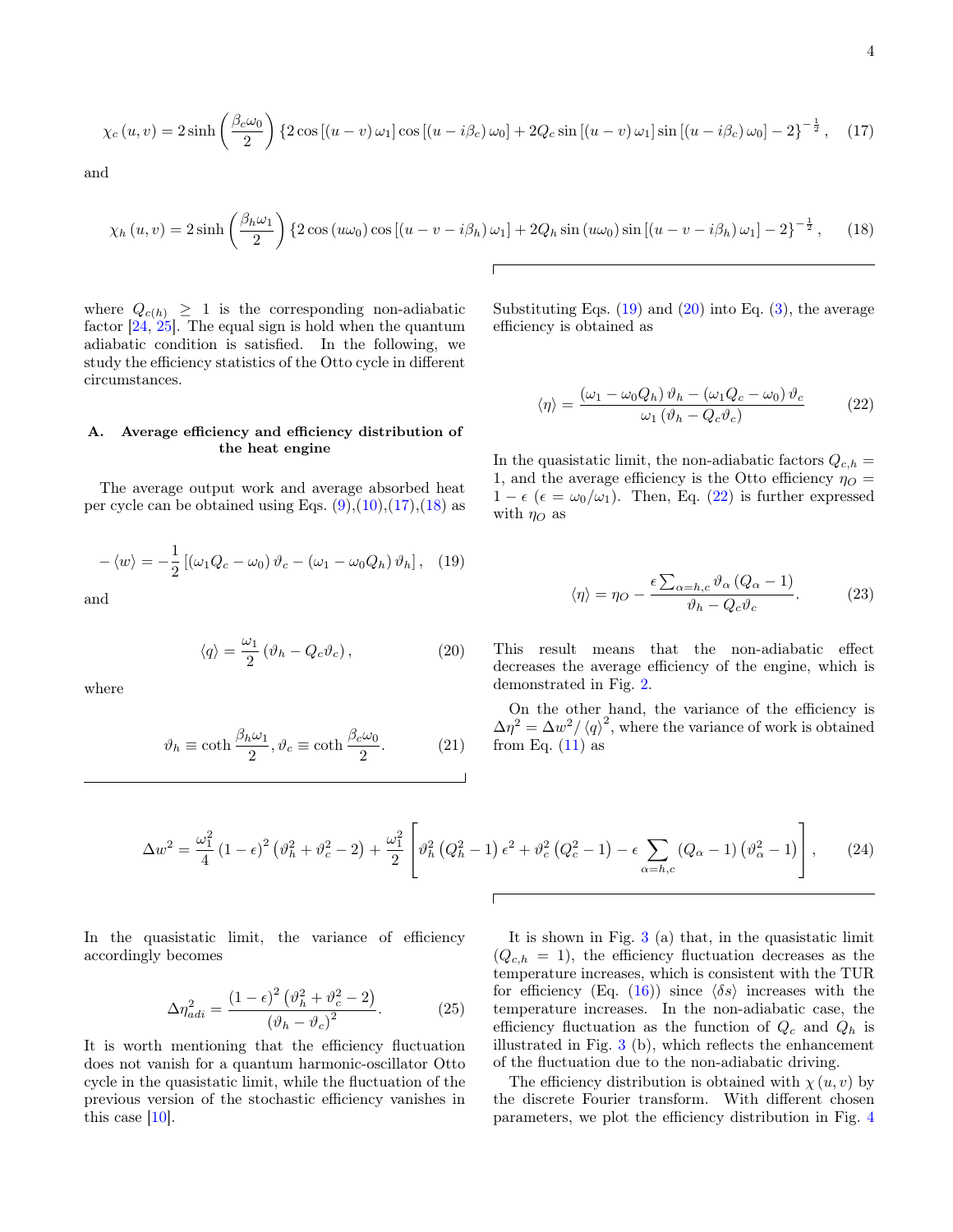

<span id="page-4-0"></span>FIG. 2: Average efficiency as the function of  $Q_c$  and  $Q_h$ . In this figure, we use  $\eta_O = 0.5$ ,  $T_h = 1 \eta_C = 0.8$ , and  $\omega_1 = 1$ .

(adiabatic case) and Fig. [5](#page-5-1) (non-adiabatic case) with the black dots. As comparisons, the Otto efficiency and Carnot efficiency are respectively represented with the blue dash-dotted line and the red dotted line. And we show the probability that the efficiency of a stochastic Otto cycle surpasses the Carnot efficiency in the figure. In addition, one can infer that lower temperature leads to greater probability of the heat engine surpassing the Carnot efficiency. Meanwhile, the lower temperature increases the probability of the engine to be useless, namely, the engine outputs negative work.

### B. Finite-time performance of the heat engine

To further explore the finite-time performance of the cycle, we first analyze the explicit time dependence of the non-adiabatic factors for a specific protocol. For an adiabatic process with frequency changed from  $\omega_i$  to  $\omega_f$  during time  $t \in [0, \tau]$ , the time dependence of the frequency of the harmonic oscillator is [\[22,](#page-9-17) [26,](#page-9-22) [27\]](#page-9-23)

<span id="page-4-2"></span>
$$
\omega(t) = \frac{\omega_i}{(\omega_i/\omega_f - 1)t/\tau + 1}.
$$
\n(26)

Then, the non-adiabatic factor  $Q(\tau)$  is obtained as (See Appendix D for detailed derivation)

<span id="page-4-3"></span>
$$
Q(\tau) = 1 + \frac{1 - \cos\left[\sqrt{a^2 \tau^2 - 1} \ln(\omega_f/\omega_i)\right]}{a^2 \tau^2 - 1}, \quad (27)
$$

where

$$
a \equiv \frac{2\omega_f \omega_i}{\omega_f - \omega_i}.
$$
 (28)

As shown in Fig. [6,](#page-5-2) the non-adiabatic factor  $Q(\tau)$  (blue solid line) oscillates with the driving time  $\tau$ , reflecting the quantum coherence effect in the non-adiabatic transition. The orange dashed line represents  $Q(\tau) = 1$ , which is achieved for the quantum adiabatic driving or with some special values of  $\tau$  [\[26,](#page-9-22) [27\]](#page-9-23).



<span id="page-4-1"></span>FIG. 3: Efficiency fluctuation. (a) Efficiency fluctuation as the function of temperature  $T_h$  with different  $\eta_O$  in the quasistatic limit. (b) Efficiency fluctuation as the function of  $Q_c$  and  $Q_h$ , where  $\eta_O = 0.5$  and  $T_h = 1$  are chosen. In this figure,  $\eta_C = 0.8$  and  $\omega_1 = 1$  are fixed.

In the following, we adopt the protocol of Eq. [\(26\)](#page-4-2) for the finite-time adiabatic processes in the Otto cycle, then we use of the explicit form of  $Q(\tau)$  given in Eq. [\(27\)](#page-4-3) to study the power at maximum efficiency (PME) and efficiency at maximum power (EMP) of the cycle. In this sense, the non-adiabatic factors become  $Q_{c(h)} = Q(\tau_{c(h)}),$ and then the average power  $\langle P(\tau_c, \tau_h)\rangle \equiv -\langle w \rangle /(\tau_h +$  $\tau_c$ ) and the efficiency  $\langle \eta(\tau_c, \tau_h) \rangle$  of the Otto engine are respectively

$$
\langle P(\tau_c, \tau_h) \rangle = \frac{\omega_1}{2} \frac{\{ [Q(\tau_c) - \epsilon] \vartheta_c - [1 - \epsilon Q(\tau_h)] \vartheta_h \}}{\tau_h + \tau_c},
$$
\n(29)

and

$$
\langle \eta(\tau_c, \tau_h) \rangle = \eta_O - \frac{\epsilon \sum_{\alpha=h,c} \vartheta_\alpha \left[ Q(\tau_\alpha) - 1 \right]}{\vartheta_h - Q(\tau_c) \vartheta_c}, \qquad (30)
$$

where the total duration of the two isochoric processes, i.e.,  $t_c + t_h$ , is assumed to be much smaller than  $\tau_c + \tau_h$ , and is thus ignored.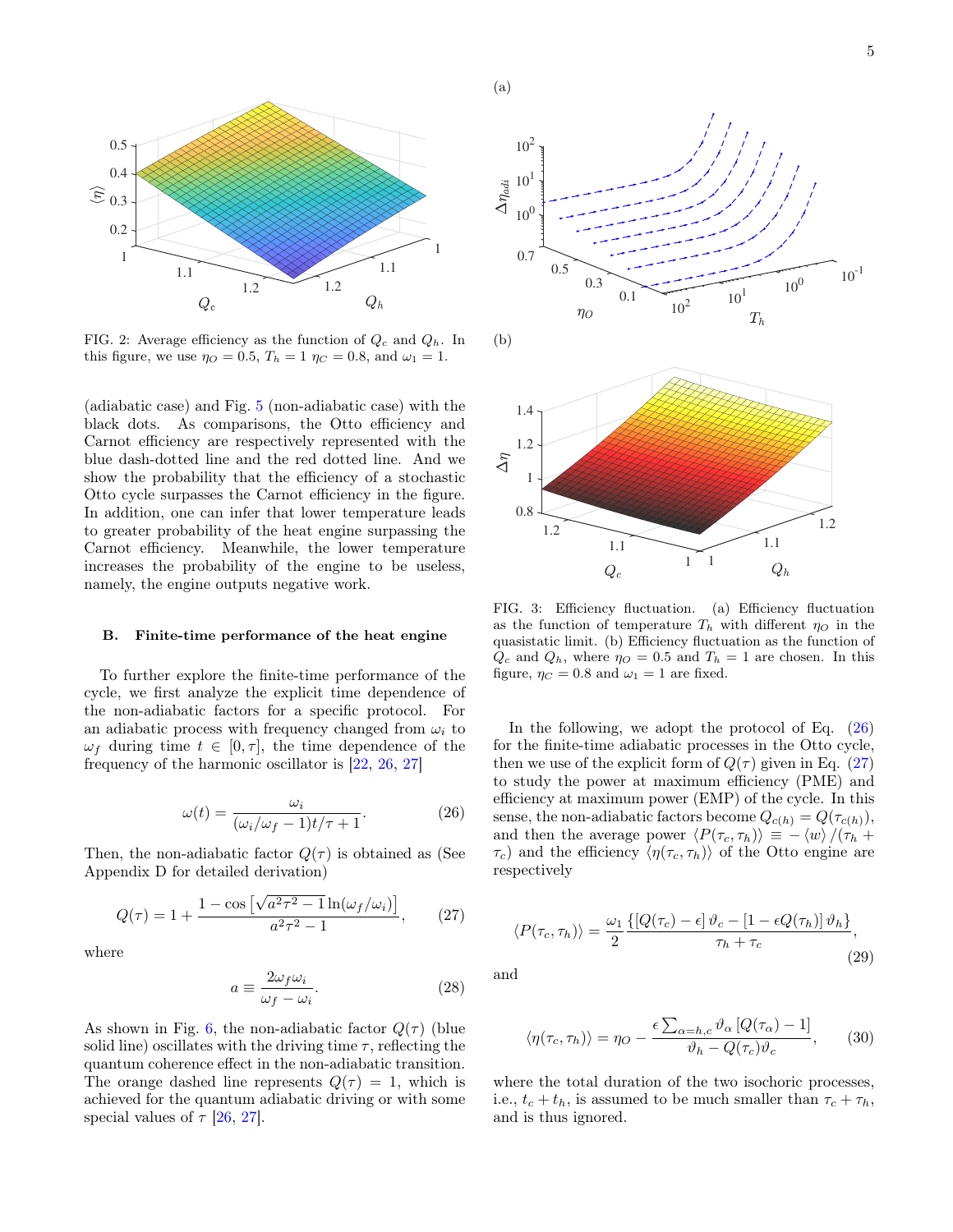

<span id="page-5-0"></span>FIG. 4: Efficiency distribution in adiabatic case with  $Q_h$  =  $Q_c = 1$ . The probability distribution of efficiency is plotted with the black dots. The Otto efficiency and Carnot efficiency are respectively represented with the blue dash-dotted line and the red dotted line. The (gray) area in the left side denotes the negative work output regime; the (light red) area in the right side of the red dotted line represents the regime of  $\eta > \eta_C$ . The parameters are chosen as: (a)  $T_h = 10$ ,  $T_c = 2$ ; (b)  $T_h = 1$ ,  $T_c = 0.2$ . In this figure, we choose  $\omega_0 = 0.5$ ,  $\omega_1 = 1$ , and Carnot efficiency is fixed at 0.8.

Since  $Q_{c(h)} = 1$  can be achieved within finite time, the average efficiency of some cycles approach the Otto efficiency  $\eta_O$  with non-vanishing power. These cycles happen to have the special operation time sets  $(\tau_c^*, \tau_h^*)$ corresponding to  $Q_h(\tau_h^*) = Q_c(\tau_c^*) = 1$ . With the help of Eq. [\(27\)](#page-4-3), one finds the special operation time follows as

$$
\sqrt{a^2 \tau^2 - 1} \ln \epsilon = 2n\pi, n = 1, 2, 3..., \tag{31}
$$

namely,

$$
\tau_{h,c}^* = \frac{\eta_O}{\omega_0} \sqrt{\frac{1}{4} + \left(\frac{n_{h,c}\pi}{\ln \epsilon}\right)^2}.
$$
 (32)

Therefore, the PME is



<span id="page-5-1"></span>FIG. 5: Efficiency distribution in non-adiabatic case with  $Q_h = Q_c = 1.2$ . The probability distribution of efficiency is plotted with the black dots. The Otto efficiency and Carnot efficiency are respectively represented with the blue dashdotted line and the red dotted line. The (gray) area in the left side denotes the negative work output regime; the (light red) area in the right side of the red dotted line represents the regime of  $\eta > \eta_C$ . The parameters are chosen as: (a)  $T_h = 10$ ,  $T_c = 2$ ; (b)  $T_h = 1$ ,  $T_c = 0.2$ . In this figure, we choose  $\omega_0 = 0.5$ ,  $\omega_1 = 1$ , and Carnot efficiency is fixed at 0.8.



<span id="page-5-2"></span>FIG. 6: Time dependence of the non-adiabatic factor. In this figure, the blue solid curve represents  $Q(\tau)$  in Eq. [\(D7\)](#page-9-24), the orange dashed line is  $Q(\tau) = 1$ . The initial and final frequencies of the harmonic oscillator in the adiabatic process are chosen as  $\omega_0 = 0.5$  and  $\omega_1 = 1$ .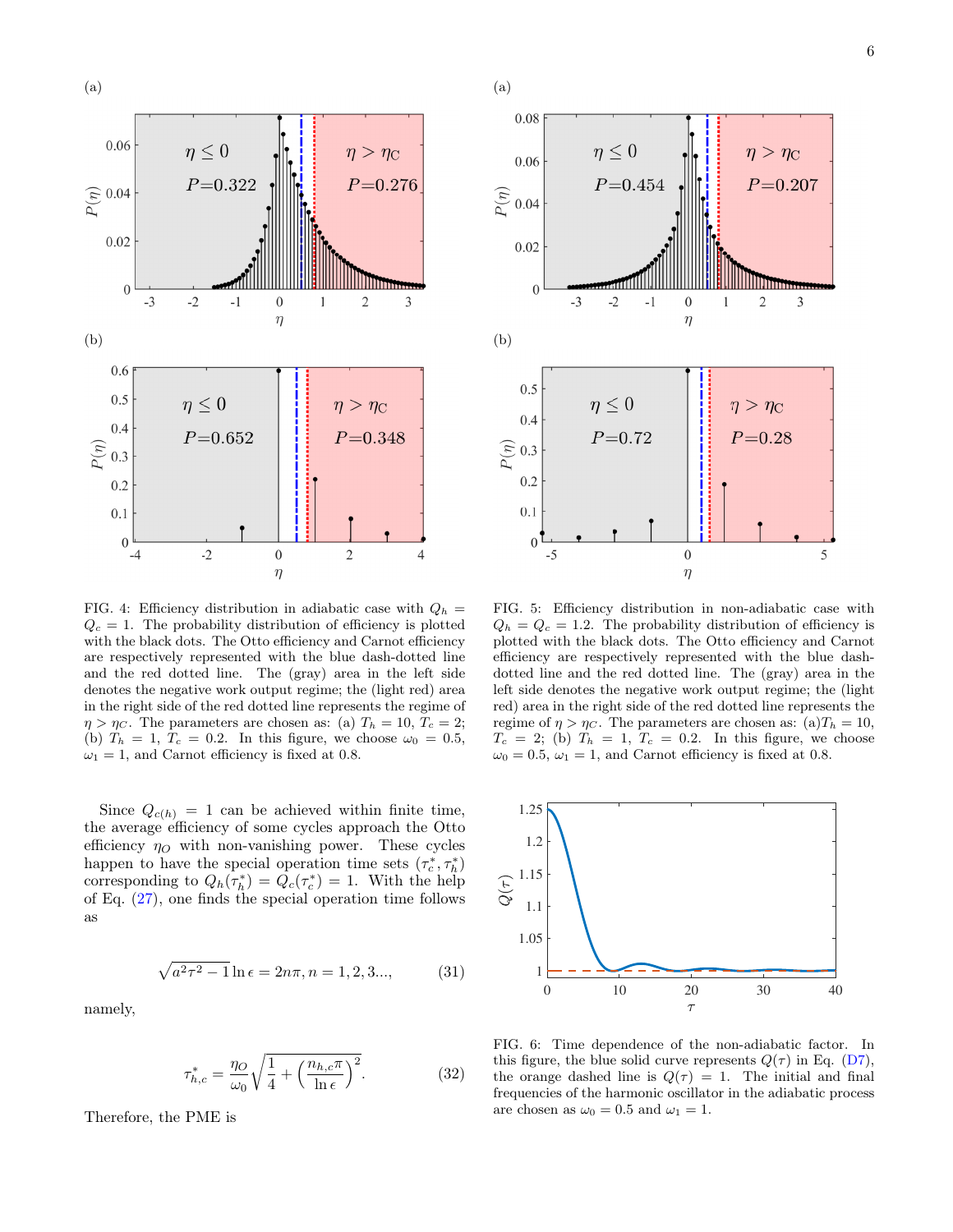

<span id="page-6-1"></span>FIG. 7: Efficiency at maximum power of the Otto engine as the function of  $\eta_O$ . In this figure,  $\eta_O/\eta_C = 0.8$  is fixed. The blue solid curve represents the EMP of the Otto engine. The black dash-dotted curve is the upper bound for EMP,  $\eta_+ = 2\eta_O/(3 - \eta_O)$ , of the Otto cycle obtained in Ref. [\[31\]](#page-9-25) without considering the oscillation of work. The red dotted line denotes the Otto efficiency.

<span id="page-6-0"></span>
$$
P(\tau_c^*, \tau_h^*) = \frac{\omega_0 \omega_1 (\vartheta_h - \vartheta_c)}{2 \sum_{\alpha = h, c} \sqrt{1/4 + (n_\alpha \pi / \ln \epsilon)^2}}.
$$
 (33)

It should be noted that in the usual finite-time thermodynamic cycles, the PME generally approaches zero [\[28](#page-9-26)[–31\]](#page-9-25). Here, thanks to the special protocol we have chosen to realize the quantum adiabatic process in finite time, the current quantum Otto cycle outputs nonzero or even relatively large power (comparable to the maximum power) when the Otto efficiency is reached. Obviously, the maximum  $P(\tau_c^*, \tau_h^*)$  is

$$
P_{max}(\tau_c^*, \tau_h^*) = \frac{\omega_0 \omega_1 \left(\vartheta_h - \vartheta_c\right)}{2\sqrt{1 + \left(2\pi/\ln\epsilon\right)^2}},\tag{34}
$$

which is achieved at  $n_c = n_h = 1$ . Besides, the second largest and third largest power are reached at  $(n_c = 1, n_h = 2)$  and  $(n_c = 2, n_h = 2)$ , respectively. For  $(n_{\alpha}\pi/\ln \epsilon)^2 \gg 1/4$ , Eq. [\(33\)](#page-6-0) can be approximated as

$$
P(\tau_c^*, \tau_h^*) \approx \frac{\omega_0 \omega_1 \ln \epsilon (\vartheta_h - \vartheta_c)}{2\pi (n_c + n_h)},\tag{35}
$$

which shows that  $P(\tau_c^*, \tau_h^*)$  is a monotonically decreasing quasi-continuous function of  $n_c$  and  $n_h$ .

In addition, the EMP of this Otto engine as the function of  $\eta_{\Omega}$  is illustrated in Fig. [7.](#page-6-1) As shown in this figure, the EMP of our cycle (blue solid curve) is found to surpass the upper bound,  $\eta_+ = 2\eta_O/(3 - \eta_O)$ (black dashed curve), of the Otto cycle's EMP without considering the oscillation of the output work [\[31\]](#page-9-25). This



<span id="page-6-2"></span>FIG. 8: Thermodynamic uncertainty relation for the efficiency with different non-adiabatic factors. (a)  $T_h$  = 1, 2, 10,  $\eta_O = 0.5$ ; (b)  $T_h = 10$ ,  $\eta_O = 0.5, 0.6, 0.7$ . In this figure,  $Q_c = 1$ ,  $\eta_C = 0.8$  and  $\omega_1 = 1$  are fixed parameters.

indicates that the oscillation of the output work (due to quantum coherence) are conducive to improving the EMP.

## C. Thermodynamic uncertainty relation (TUR) for efficiency

Because the spectra of a quantum harmonic oscillator have scale property and the system follows the equipartition theorem in the high-temperature limit, we conclude that in the quasistatic limit, the TUR  $(Eq. (16))$  $(Eq. (16))$  $(Eq. (16))$ is valid according to the discussions in Sec. [III C.](#page-2-7)

For the non-adiabatic driving cycle, the results are shown in Fig. [8.](#page-6-2) The TUR  $(Eq. (16))$  $(Eq. (16))$  $(Eq. (16))$  is still valid since  $\frac{\Delta \eta^2}{\langle n \rangle^2}$  $\frac{\Delta \eta^2}{\langle \eta \rangle^2} / \left(\frac{2}{\langle \delta S \rangle}\right)$  increases monotonically with  $Q_h$  and  $Q_c$ . Here, without loss of generality, we take  $Q_h$ as the independent variable in the figure. On the contrary, the TUR may be violated due to the incomplete thermalization in the isochoric processes [\[22\]](#page-9-17). One can conclude from Fig.  $8(a)$  $8(a)$  that higher temperature makes  $\Delta\eta^2$  $\frac{\Delta \eta^2}{\langle \eta \rangle^2}/\left(\frac{2}{\langle \delta S \rangle}\right)$ lower. Moreover, as shown in Fig. [8\(](#page-6-2)b),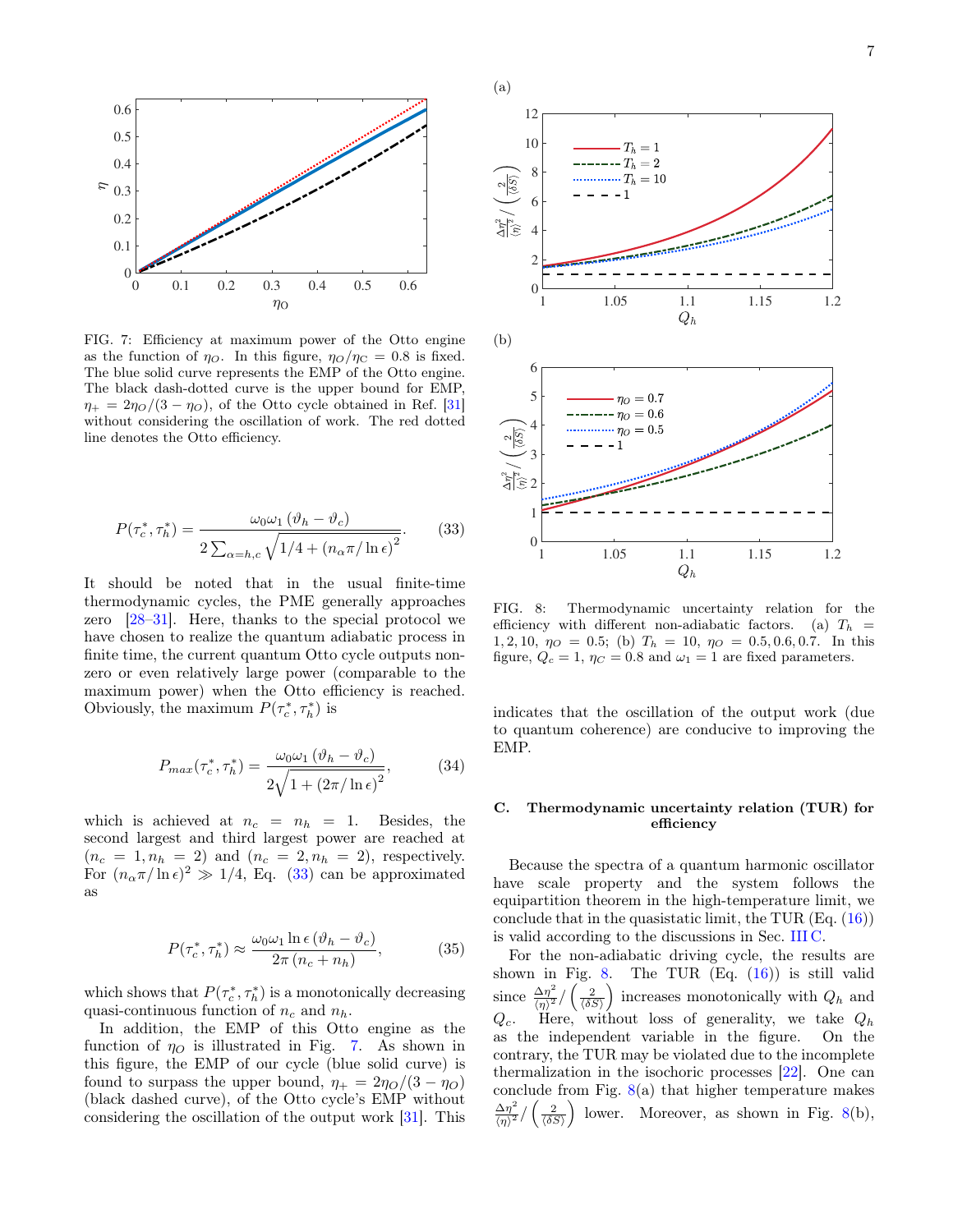when  $Q_h \rightarrow 1$ ,  $\frac{\Delta \eta^2}{\langle n \rangle^2}$  $\frac{\Delta\eta^2}{\langle\eta\rangle^2}/\left(\frac{2}{\langle\delta S\rangle}\right)$  is closer to 1 in the case with  $\eta_O = 0.7$ . This is consistent with the discussions in Sec. IIIC that the condition for  $\frac{\Delta \eta^2}{\sqrt{n^2}}$  $\frac{\Delta\eta^2}{\langle\eta\rangle^2}/\left(\frac{2}{\langle\delta S\rangle}\right)\rightarrow 1$  is  $\eta_O \rightarrow \eta_C$ .

### <span id="page-7-0"></span>V. SUMMARY AND DISCUSSION

In this paper, we come up with a new definition of the stochastic efficiency for heat engine in micro scale. The moments of the efficiency always exist, and its mean value is equal to the conventional efficiency. Moreover, the fluctuation theorems are resexpressed via the efficiency. For spectra of the working substance with scale property, the statistics of the efficiency is fully determined by the partition functions of the working substance in the quasistatic limit. Importantly, we reveal the connection between the TUR and the equipartition theorem.

For a quantum Otto cycle with a harmonic oscillator being the working substance, we obtain the exact expression of the joint characteristic function of work and heat. We find that the Otto efficiency can be reached with a finite output power (the power at maximum efficiency) with some special duration and the EMP surpasses the upper bound obtained in Ref. [\[31\]](#page-9-25).

The theoretical predictions of current study can be tested on some state-of-art experiments, such as the Brownian particle system  $[8]$  and trapped ion system  $[33]$ . As a direct extention, similarly to the stochastic efficiency defined here, the coefficient of performance of a refrigerator can be defined as the ratio of the stochastic released heat to the average input work. Then, the statistics of a stochastic refrigerator can be further discussed. Besides, it is expected that the many-body effect of the working substance  $[24, 26, 34-37]$  $[24, 26, 34-37]$  $[24, 26, 34-37]$  $[24, 26, 34-37]$  $[24, 26, 34-37]$  and the influences of the control protocols for the cycle [\[38](#page-10-3)[–40\]](#page-10-4) on the efficiency statistics and TUR will be taken into consideration in future investigations.

#### Acknowledgments

This work is supported by the National Natural Science Foundation of China (NSFC) (Grants No. 11534002, No. 11875049, No. U1730449, No. U1530401, and No. U1930403), and the National Basic Research Program of China (Grants No. 2016YFA0301201). Y. H. Ma is supported by the China Postdoctoral Science Foundation (Grant No. BX2021030).

## Appendix A: Proof of  $\langle \eta \rangle \leq \eta_O$

As a result of the minimum work principle [\[19\]](#page-9-15), when the energy levels do not cross during the driving, the average work under finite-time driving  $\langle w_c(e) \rangle$  is not less than it under quantum adiabatic driving  $\langle w_c(e) \rangle_{adi}$ .

Namely,  $\delta w_{c(e)} \equiv \langle w_{c(e)} \rangle - \langle w_{c(e)} \rangle_{adi} \geq 0$ . Thus, the average efficiency of a quantum Otto cycle with the complete thermalization satisfies

<span id="page-7-1"></span>
$$
\langle \eta \rangle = -\frac{\langle w \rangle}{\langle q \rangle} = -\frac{\langle w_c \rangle_{adi} + \langle w_e \rangle_{adi} + \delta w_c + \delta w_e}{\langle q \rangle_{adi} - \delta w_c}
$$
\n
$$
\leq -\frac{\langle w_c \rangle_{adi} + \langle w_e \rangle_{adi}}{\langle q \rangle_{adi}} = \eta_O,
$$
\n(A1)

for  $\langle q \rangle_{adi} > - \langle w_c \rangle_{adi} - \langle w_e \rangle_{adi} > 0$ , and  $\delta w_c \ge 0, \delta w_e \ge$ 0, where  $\langle q \rangle_{adi}$  denotes the heat absorbed from the hot reservoir in the quasistatic limit.

# Appendix B: The joint characteristic function for a quantum Otto cycle in the quasistatic limit

According to Eq. [\(6\)](#page-1-5), the expression of the joint characteristic function  $\chi(u, v)$  is obtained by a transformation of the characteristic function of work  $\chi_c(u) \equiv \chi_c(u,0)$  and  $\chi_h(u) \equiv \chi_h(u,0)$ , i.e.,

$$
\chi_c(u, v) = \chi_c(u)|_{u \to u - v, \beta_c \to \beta_c + iv}
$$
  
\n
$$
\chi_h(u, v) = \chi_h(u)|_{\beta_h \to \beta_h - iv}.
$$
 (B1)

with scale property  $(E_n^1 = E_n^0/\epsilon)$ , in the quasistatic limit, the expressions of the characteristic function  $\chi_c(u)$  and  $\chi_h(u)$  read

$$
\chi_c(u) = \sum_n \frac{e^{-\beta_c E_n^0}}{Z^0(\beta_c)} e^{iu(E_n^1 - E_n^0)}
$$
  
= 
$$
\sum_n \frac{e^{-[\beta_c - iu(\epsilon^{-1} - 1)]E_n^0}}{Z^0(\beta_c)}
$$
  
= 
$$
\frac{Z^0[\beta_c - iu(\epsilon^{-1} - 1)]}{Z^0(\beta_c)},
$$
 (B2)

and

$$
\chi_h(u) = \sum_n \frac{e^{-\beta_h E_n^1}}{Z^1(\beta_h)} e^{iu(E_n^0 - E_n^1)}
$$
  
= 
$$
\sum_n \frac{e^{-[\beta_c - iu(\epsilon - 1)]E_n^1}}{Z^1(\beta_h)}
$$
 (B3)  
= 
$$
\frac{Z^1[\beta_h - iu(\epsilon - 1)]}{Z^1(\beta_h)}
$$
.

Then, it follows from Eq.  $(B1)$  that the joint characteristic function  $\chi(u, v)$  reads

<span id="page-7-2"></span>
$$
\chi(u, v) =
$$
  
\n
$$
\frac{Z^{0}[\beta_c + iv - i(u - v)(\epsilon^{-1} - 1)]Z^{1}[\beta_h - iv - iu(\epsilon - 1)]}{Z^{0}(\beta_c)Z^{1}(\beta_h)}.
$$
  
\n(B4)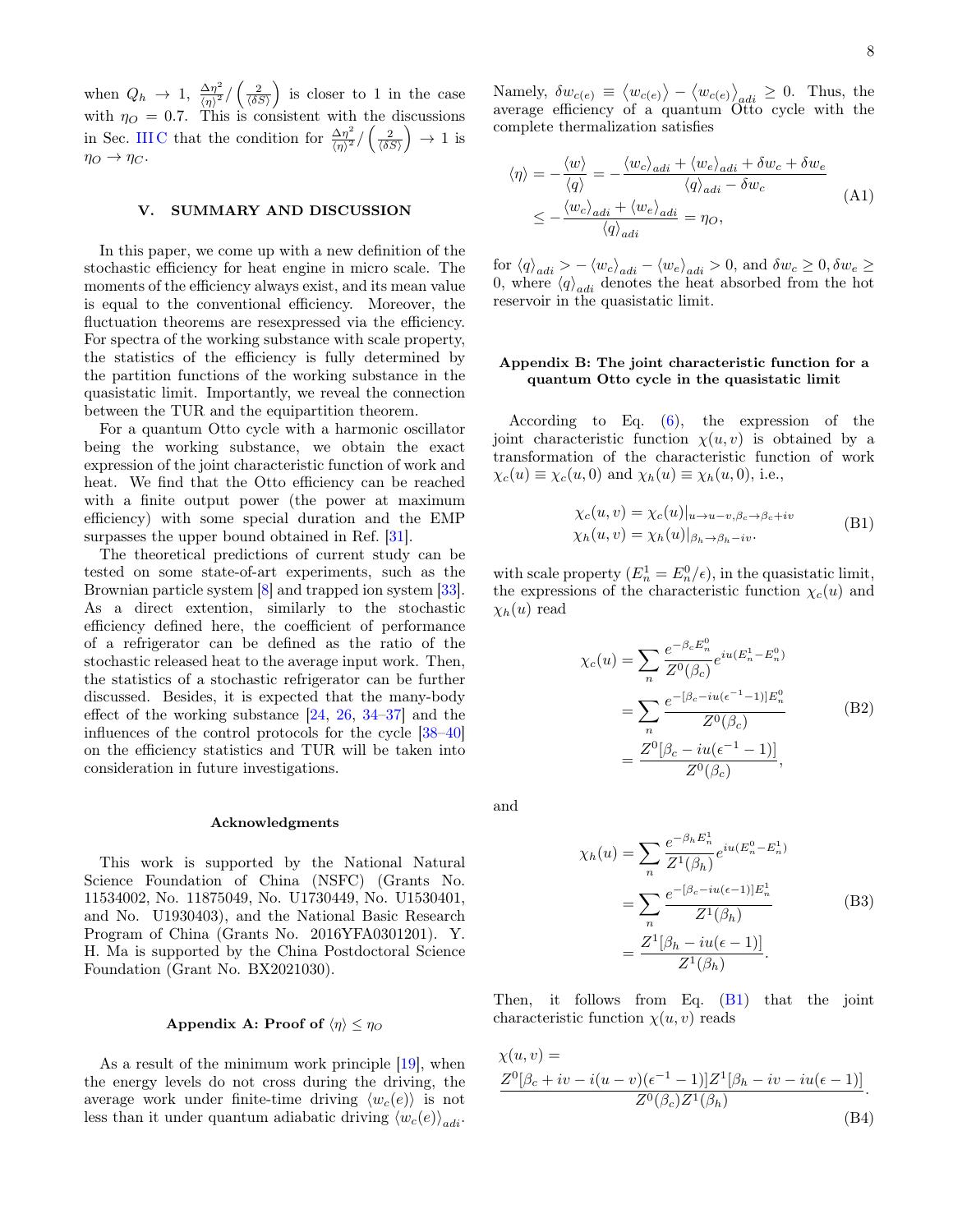Then, the characteristic functions of work  $\chi_c(u), \chi_h(u)$ (see Appendix B) reads [\[21,](#page-9-18) [23\]](#page-9-19)

# Appendix C: The joint characteristic function for a quantum harmonic oscillator heat engine

For a harmonic oscillator with time-dependent frequency in an adiabatic process during time  $[0, \tau]$ , the Hamiltonian is

$$
H(t) = \frac{p^2}{2m} + \frac{1}{2}m\omega(t)^2 x^2.
$$
 (C1)

$$
\chi_c(u) = 2\sinh\left(\frac{\beta\omega_0}{2}\right) \left\{2\cos(u\omega_1)\cos[(u-i\beta_c)\omega_0] + 2Q_c\sin(u\omega_1)\sin[(u-i\beta_c)\omega_0] - 2\right\}^{-\frac{1}{2}},\tag{C2}
$$

$$
\chi_h(u) = 2\sinh\left(\frac{\beta\omega_1}{2}\right) \left\{2\cos(u\omega_0)\cos[(u-i\beta_h)\omega_1] + 2Q_h\sin(u\omega_0)\sin[(u-i\beta_h)\omega_1] - 2\right\}^{-\frac{1}{2}},\tag{C3}
$$

where

$$
Q_c = \frac{\omega_1}{2\omega_0} \left[ y_1(\tau_c)^2 + y_2(\tau_c)^2 + \frac{\dot{y}_1(\tau_c)^2 + \dot{y}_2(\tau_c)^2}{\omega_1^2} \right],
$$
\n(C4)

the overhead dot denotes the time derivative,  $y_1$  and  $y_2$ are the two general solutions of the classical harmonic oscillator, i.e.,

$$
\ddot{y}(t) + \omega(t)^2 y(t) = 0,\tag{C5}
$$

with the initial value  $\{y_1(0), y_2(0), \dot{y}_1(0), \dot{y}_2(0)\}$  =  $\{1, 0, 0, \omega_0\}$ . Similarly, the expression of  $Q_h$  is given by the replacement:  $\omega_0 \leftrightarrow \omega_1, t \in [0, \tau_c] \rightarrow t \in$  $[\tau_c + t_h, \tau_c + t_h + \tau_h].$ 

Then, the expression of  $\chi(u, v)$  is obtained by  $\chi(u, v)$  =  $\chi_c(u, v)\chi_h(u, v)$ , where (Eq. [\(B1\)](#page-7-1))

$$
\chi_c(u,v) = \chi_c(u)|_{u \to u - v, \beta_c \to \beta_c + iv}
$$
  
=  $2 \sinh\left(\frac{\beta \omega_0}{2}\right) \left\{2 \cos[(u - v)\omega_1] \cos[(u - i\beta_c)\omega_0] + 2Q_c \sin[(u - v)\omega_1] \sin[(u - i\beta_c)\omega_0] - 2\right\}^{-\frac{1}{2}},$ 

$$
\chi_h(u,v) = \chi_h(u)|_{\beta_h \to \beta_h - iv}
$$
  
=  $2 \sinh\left(\frac{\beta \omega_1}{2}\right) \left\{2 \cos(u\omega_0) \cos[(u - v - i\beta_h)\omega_1] + 2Q_h \sin(u\omega_0) \sin[(u - v - i\beta_h)\omega_1] - 2\right\}^{-\frac{1}{2}}.$ 

# Appendix D: Explicit Time-dependence of the non-adiabatic factor

d  $\frac{d}{dt}\vec{\phi}(t) = \mathcal{M}(t)\vec{\phi}(t).$ (D1)

For the specific driving protocol in Eq.  $(26)$ , the timedependence of the non-adiabatic factor in Eq. [\(27\)](#page-4-3) can be directly calculated from its definition  $(Eq. (C4))$  $(Eq. (C4))$  $(Eq. (C4))$  [\[26\]](#page-9-22). Here, we present another approach with respect to the internal energy of the working substance. It follows from Ref. [\[22\]](#page-9-17) that the evolution of the harmonic oscillator in an adiabatic process during time  $t \in [0, \tau]$  can be described by a linear differential equation as

Here,

$$
\vec{\phi}(t) \equiv \left(\langle H(t) \rangle \langle L(t) \rangle \langle D(t) \rangle \right)^{\mathrm{T}}, \quad (D2)
$$

 $\langle \cdot \rangle$  denotes the ensemble average respect to the density matrix of the oscillator, T denotes the matrix transpose.  $H(t) = p^2/(2m) + m\omega^2(t)x^2/2, L(t) = p^2/(2m) -$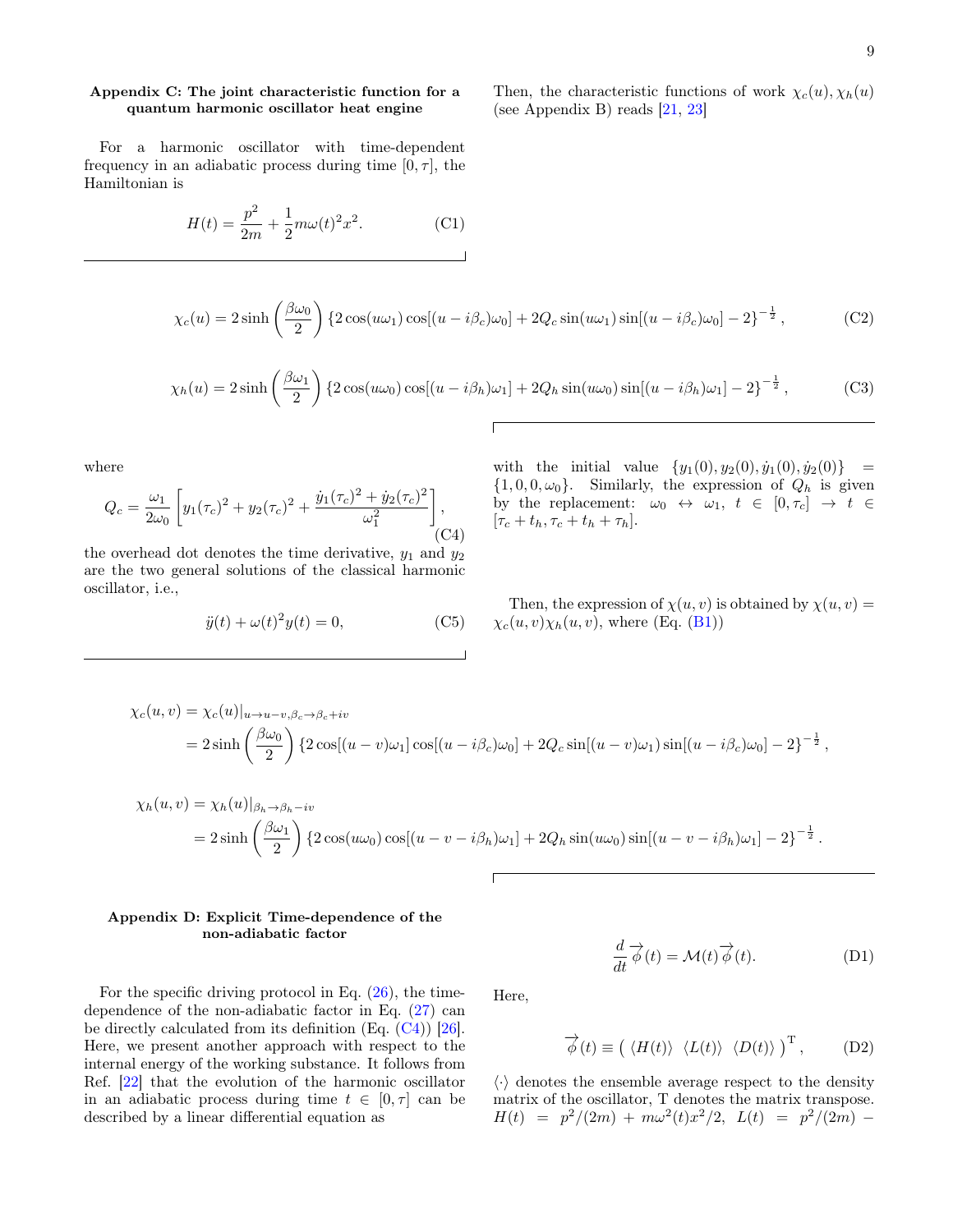$m\omega^2(t)x^2/2$ , and  $D(t) = \omega(t)(xp+px)/2$  are respectively the Hamiltonian, the Lagrangian, and the generator of the scale transformation. The time-dependent matrix reads

$$
\mathcal{M}(t) = \begin{pmatrix} \dot{\omega}/\omega^2 & -\dot{\omega}/\omega^2 & 0\\ -\dot{\omega}/\omega^2 & \dot{\omega}/\omega^2 & -2\\ 0 & 2 & \dot{\omega}/\omega^2 \end{pmatrix} .
$$
 (D3)

The general solution of Eq.  $(D1)$  follows as

$$
\overrightarrow{\phi}(\tau) = \mathscr{T}_{\leftarrow} \exp\left[\int_0^{\tau} \mathcal{M}(t) dt\right] \overrightarrow{\phi}(0), \quad (D4)
$$

where  $\mathscr{T}_\leftarrow$  denotes the time-ordered operation. For the specific protocol in Eq.  $(26)$ , the matrix  $\mathcal{M}(t)$  is independent of  $t$ . For the thermal equilibrium initial state,  $\vec{\phi}(0) = (\langle H(0) \rangle \begin{bmatrix} 0 & 0 \end{bmatrix})^T$ , we find

$$
\overrightarrow{\phi}(\tau) = \begin{pmatrix}\n\frac{-\frac{\omega_f}{\omega_i} \left[ \left(\frac{\omega_f}{\omega_i}\right)^{-\sqrt{1-a^2\tau^2}} + \left(\frac{\omega_f}{\omega_i}\right)^{\sqrt{1-a^2\tau^2}} - 2a^2\tau^2 \right]}{\frac{2(a^2\tau^2 - 1)}{a^2\tau^2} \left[ 1 - \left(\frac{\omega_f}{\omega_i}\right)^{2\sqrt{1-a^2\tau^2}} \right]} \\
\frac{\frac{\omega_f}{\omega_i} \left[ 1 - \sqrt{1-a^2\tau^2} \right] \left[ 1 - \left(\frac{\omega_f}{\omega_i}\right)^{2\sqrt{1-a^2\tau^2}} \right]}{2(a^2\tau^2 - 1)}\n\end{pmatrix} \langle H(0) \rangle
$$
\n
$$
(B5)
$$

where  $a = 2\omega_i \omega_f/(\omega_f - \omega_i)$ . Thus, the internal energy of the system at  $t = \tau$  is

$$
\langle H(\tau) \rangle = \frac{a^2 \tau^2 - \cos(\sqrt{a^2 \tau^2 - 1} \ln(\omega_f/\omega_i))}{a^2 \tau^2 - 1} \frac{\omega_f}{\omega_i} \langle H(0) \rangle
$$
\n(D6)

Consequently, the non-adiabatic factor is obtained by [\[24\]](#page-9-20)

<span id="page-9-24"></span>
$$
Q(\tau) = \frac{\langle H(\tau) \rangle}{\langle H \rangle_{adi}} = 1 + \frac{\left(1 - \cos(\sqrt{a^2 \tau^2 - 1} \ln(\omega_f/\omega_i))\right)}{a^2 \tau^2 - 1},\tag{D7}
$$

where  $\langle H \rangle_{adi} = \langle H(a\tau \to \infty) \rangle = \langle H(0) \rangle \omega_f / \omega_i$  is the internal energy of the system at the end of the process under quantum adiabatic driving. In the short-time limit  $a\tau \to 0$ , and long-time limit  $a\tau \to \infty$ , it is easy to check that

$$
\lim_{a\tau \to 0} Q(\tau) = 1 + \frac{\left[\ln(\omega_f/\omega_i)\right]^2}{2}, \lim_{a\tau \to \infty} Q(\tau) = 1.
$$
 (D8)

- <span id="page-9-0"></span>[1] U. Seifert, Rep. Prog. Phys. **75**, 126001 (2012).
- <span id="page-9-1"></span>[2] K. Sekimoto, Stochastic Energetics (Spinger, Berlin, 2010).
- <span id="page-9-2"></span>[3] M. Esposito, U. Harbola, and S. Mukamel, Rev. Mod. Phys. 81, 1665 (2009).
- <span id="page-9-3"></span>[4] M. Campisi, P. Hänggi, and P. Talkner, Rev. Mod. Phys. 83, 771 (2011).
- <span id="page-9-4"></span>[5] G. Verley, M. Esposito, T. Willaert, and C. Van den Broeck, Nat. Commun. 5, 4721 (2014).
- [6] G. Verley, T. Willaert, C. Van den Broeck, and M. Esposito,Phys. Rev. E 90, 052145 (2014).
- [7] S. K. Manikandan, L. Dabelow, R. Eichhorn, and S. Krishnamurthy, Phys. Rev. Lett. 122, 140601 (2019).
- <span id="page-9-27"></span>[8] I. A. Martínez, É. Roldán, L. Dinis, D. Petrov, J. M. R. Parrondo, and R. A. Rica, Nature Phys 12, 67-70 (2016).
- <span id="page-9-5"></span>[9] M. Polettini, G. Verley, and M. Esposito, Phys. Rev. Lett 114, 050601 (2015).
- <span id="page-9-6"></span>[10] T. Denzler, and E. Lutz, Phys. Rev. Research 2, 032062(R) (2020).
- <span id="page-9-7"></span>[11] T. Denzler, and E. Lutz New J. Phys. 23 075003 (2021).
- <span id="page-9-8"></span>[12] C. Jarzynski, Annu. Rev. Condens. Matter Phys. 2, 329 (2011).
- <span id="page-9-9"></span>[13] G. E. Crooks, Phys. Rev. E **60**, 2721 (1999).
- <span id="page-9-10"></span>[14] A. C. Barato and U. Seifert, Phys. Rev. Lett. 114, 158101  $(2015).$
- <span id="page-9-11"></span>[15] P. Pietzonka, A. C. Barato, and U. Seifert, Phys. Rev. E 93, 052145 (2016).
- <span id="page-9-12"></span>[16] H. T. Quan, Y. X. Liu, C. P. Sun, and F. Nori, Phys.

Rev. E 76, 031105 (2007).

- <span id="page-9-13"></span>[17] Y. Rezek and R. Kosloff, New J. Phys. 8, 83 (2006).
- <span id="page-9-14"></span>[18] N. A. Sinitsyn, J. Phys. A: Math. Theor. 44, 405001 (2011).
- <span id="page-9-15"></span>[19] A. E. Allahverdyan, and Th. M. Nieuwenhuizen, Phys. Rev. E 71, 046107 (2005).
- <span id="page-9-16"></span>[20] A. M. Timpanaro, G. Guarnieri, J. Goold, and G. T. Landi, Phys. Rev. Lett. 123, 090604 (2019).
- <span id="page-9-18"></span>[21] S. Deffner, and E. Lutz, Phys. Rev. E 77, 021128 (2008).
- <span id="page-9-17"></span>[22] S. Lee, M. Ha, and H. Jeong, Phys. Rev. E 103, 022136 (2021).
- <span id="page-9-19"></span>[23] Z. Y. Fei, and H. T. Quan, Phys. Rev. Research 1, 033175 (2019).
- <span id="page-9-20"></span>[24] J. Jaramillo, M. Beau, and A. del Campo, New J. Phys. 18 075019, (2019).
- <span id="page-9-21"></span>[25] K. Husimi, Prog. Theor. Phys. 9(4) 381 (1953).
- <span id="page-9-22"></span>[26] M. Beau, J. Jaramillo, and A. del Campo, Entropy 2016, 18, 168.
- <span id="page-9-23"></span>[27] J. F. Chen, C. P. Sun, and H. Dong, Phys. Rev. E 100, 032144 (2019).
- <span id="page-9-26"></span>[28] N. Shiraishi, K. Saito, and H. Tasaki, Phys. Rev. Lett. 117, 190601 (2016).
- [29] Y. H. Ma, D. Xu, H. Dong, and C. P. Sun, Phys. Rev. E 98, 042112 (2018).
- [30] H. Yuan, Y. H. Ma, and C. P. Sun, arXiv:2107.11342 (2021).
- <span id="page-9-25"></span>[31] J. F. Chen, C. P. Sun, and H. Dong, Phy. Rev. E 100, 062140 (2019).